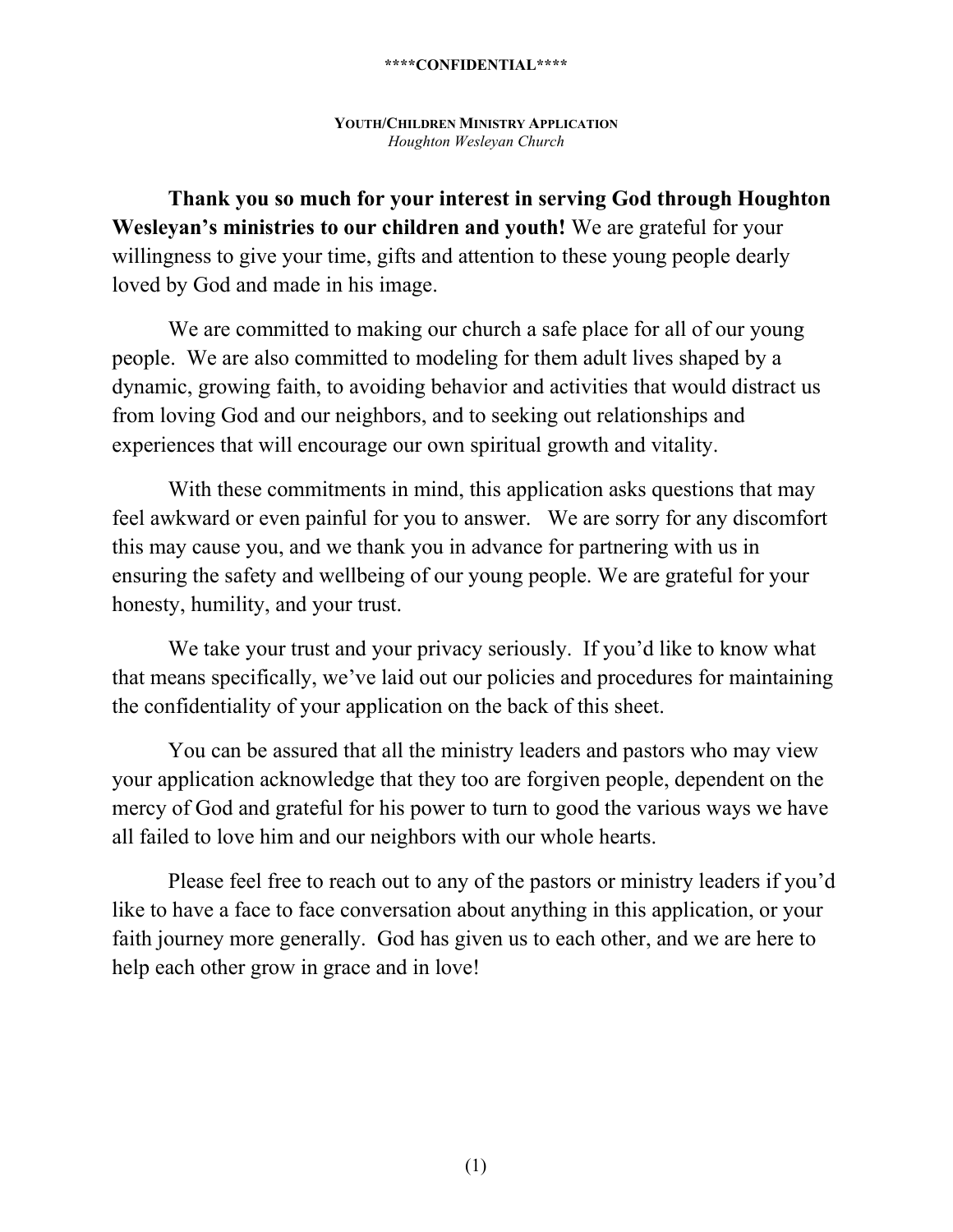# **Here's how we will guard your privacy:**

All applications are kept in a locked filing cabinet at the church. Typically only your direct supervisor in ministry will read your application, though the four ministry leaders who supervise the children's and youth programming (Youth Pastor, Children's Pastor, Valley Preschool Director, and Nursery Coordinator) do have access to the cabinet. It is within the purview of the senior and assistant pastors to review any application, but this would be unusual. Your direct supervisor may seek the advice of one of the other four youth or children's ministry leaders about your application, and may ask a leader of your same gender to follow up with you about any sensitive questions. We expect this will usually make for a more comfortable conversation for you as well.

Aside from the responsibilities we accept as mandated reporters, or any other situation that might involve the legal demands of civil authorities, you can be confident that there will be absolutely no discussion of the contents of your application outside of the six above named people with access to it.

If you have any questions about any of this, don't hesitate to ask!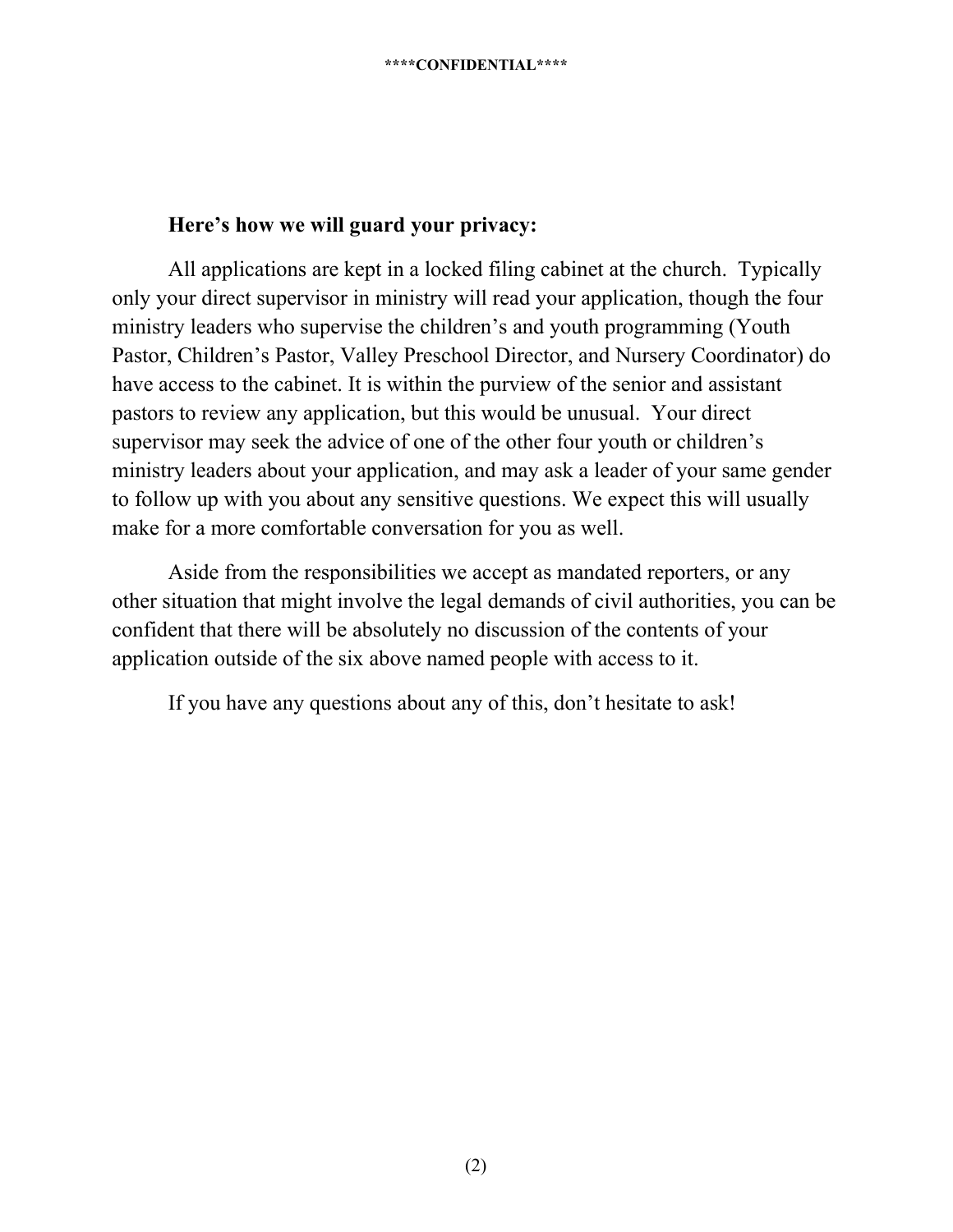#### **YOUTH/CHILDREN MINISTRY APPLICATION**

*Houghton Wesleyan Church*

| Name                                                                                                                                                                                    |              |                        |        |  |  |
|-----------------------------------------------------------------------------------------------------------------------------------------------------------------------------------------|--------------|------------------------|--------|--|--|
| Last                                                                                                                                                                                    |              | First                  | Middle |  |  |
| Birthdate:                                                                                                                                                                              |              |                        |        |  |  |
| Current Home Address -                                                                                                                                                                  |              |                        |        |  |  |
| City                                                                                                                                                                                    | <b>State</b> | Phone $( )$ -<br>ZIP   |        |  |  |
| College PO box (if any)-                                                                                                                                                                |              | Cell Phone $( )$ - $-$ |        |  |  |
| Email Address                                                                                                                                                                           |              |                        |        |  |  |
| In what activities / ministries of our church are you presently involved?                                                                                                               |              |                        |        |  |  |
| What type of children/youth ministry do you prefer?                                                                                                                                     |              |                        |        |  |  |
| When are you available to begin? $\Box$ September $\Box$ January<br>$\Box$ June $\Box$ Now! $\odot$<br>Tell us a little about how you came to Christ and your faith journey since then. |              |                        |        |  |  |
|                                                                                                                                                                                         |              |                        |        |  |  |

What activities do you currently find most helpful and nourishing to your faith?

What kind of accountability structure do you have in your life? (small group, mentor, friends, etc.)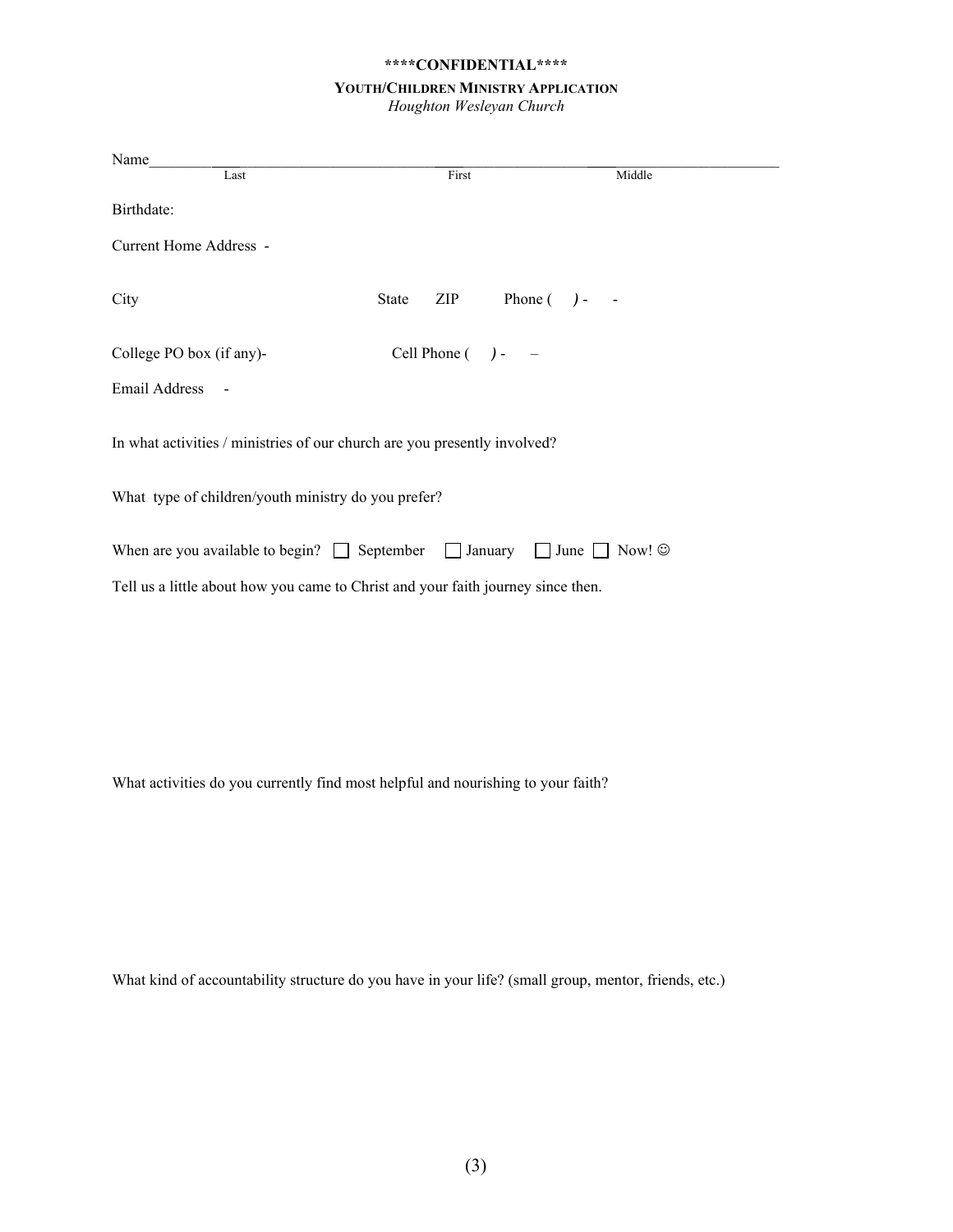What people or experiences have been most significant in your growth as a Christian?

Why do you want to serve in children/youth ministries?

Do you have any other commitments that might make it hard for you to be available for the ministry you are interested in?

### **Church Information**

| Do you call Houghton Wesleyan church your home?<br><u>No</u> Yes<br>No |  |  |
|------------------------------------------------------------------------|--|--|
| Are you a member? $\Box$ Yes $\Box$ No                                 |  |  |

If not, what church do you call home?

How long have you been attending Houghton Wesleyan church?

# **References**:

List the names and addresses of other churches you have attended regularly during the past five years.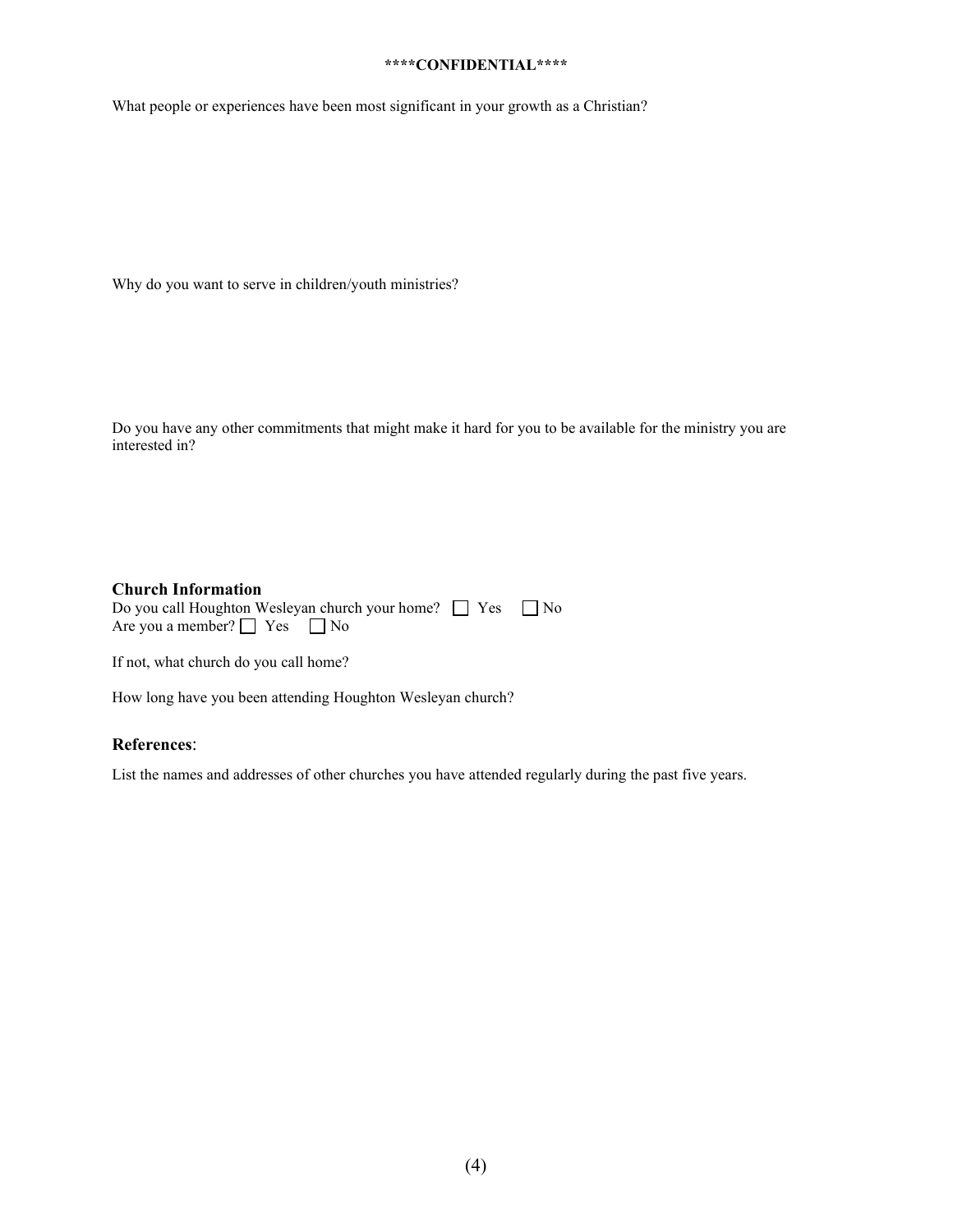List all previous church or non-church work involving youth or children (list each organization's name and city, type of work performed, and dates).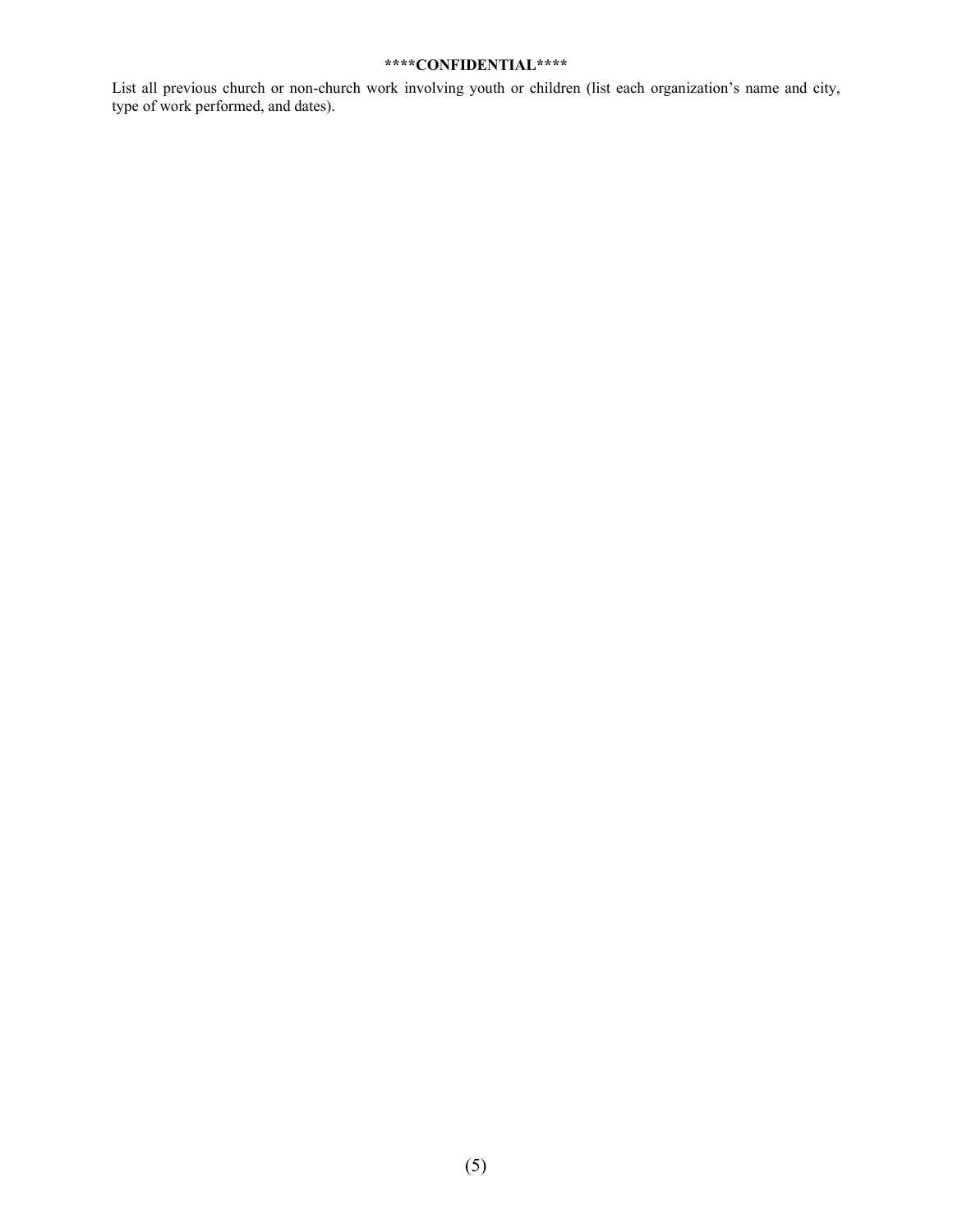Please give three references other than a relative. If you have served in another church within the last five years, please list a reference from there (e.g., pastor, ministry leader, etc.).

1.) Name Phone (  $)$  -

Relationship/Title

Church Name

2.) Name Phone (  $)$  -

Relationship/Title

Church Name

Relationship/Title

Church Name

3.) Name Phone ( *)* - -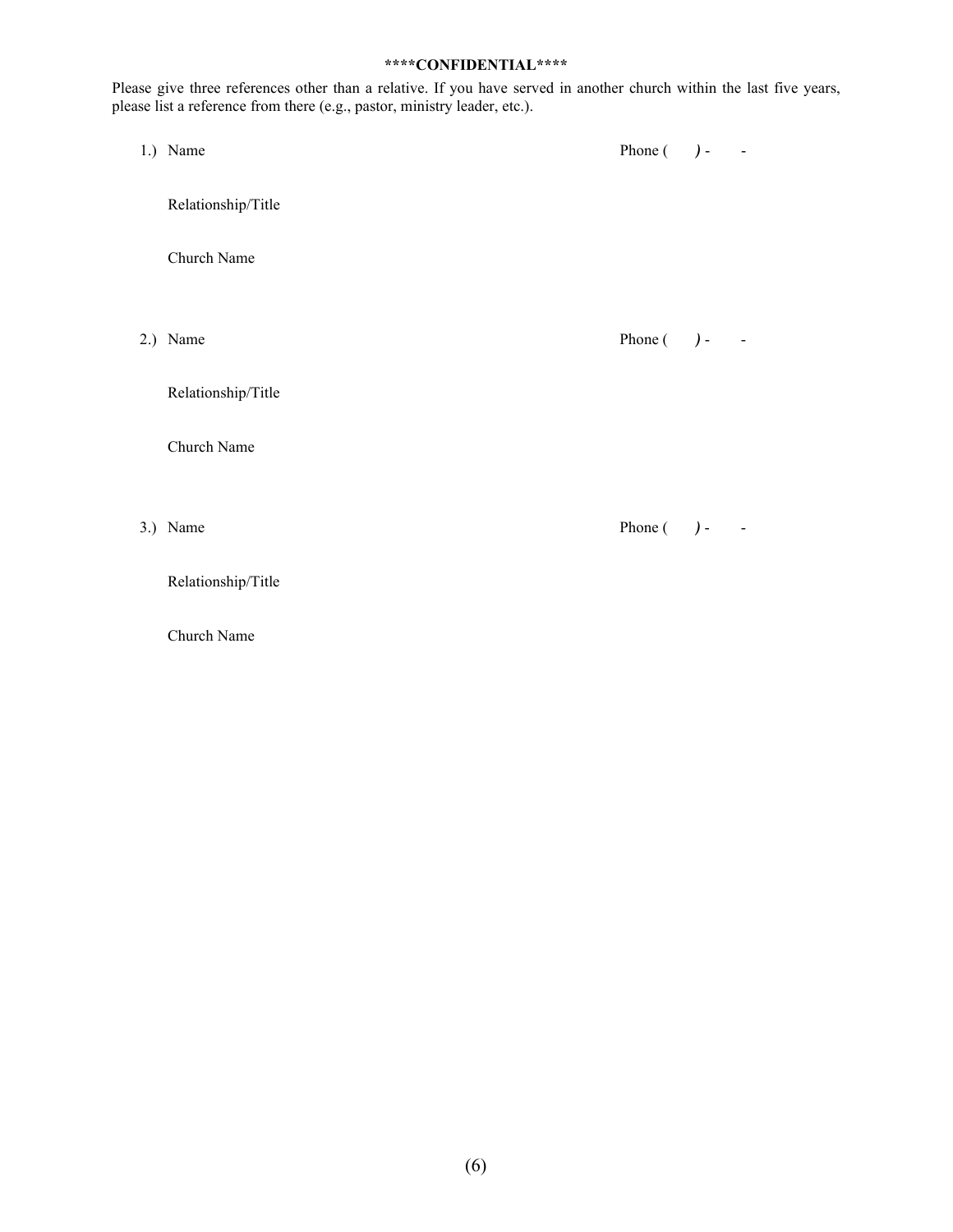| My initials here indicate that I am willing to undergo a background check:                                                                                                                                           |            |        |
|----------------------------------------------------------------------------------------------------------------------------------------------------------------------------------------------------------------------|------------|--------|
|                                                                                                                                                                                                                      | (initials) | (Date) |
| Are you currently or have you ever used illegal drugs?<br>$\blacksquare$ Yes<br>If yes, please describe:<br>$\Box$ No                                                                                                |            |        |
| Have you ever gone through treatment for alcohol or drug abuse?<br>Yes<br>$\Box$ No<br>If yes, please describe:                                                                                                      |            |        |
| Have you ever been arrested and /or convicted of a crime?<br>Yes<br>If yes, please describe:<br>$\Box$ No                                                                                                            |            |        |
| Have you ever had any sexual interactions with any minor after you became an adult?<br>Yes<br>$\Box$ No                                                                                                              |            |        |
| Have you ever been accused or convicted of any form of child abuse?<br>Yes<br>If yes, please describe:<br>∣ No                                                                                                       |            |        |
| What are your views/attitudes toward pornography and the use of pornographic material?                                                                                                                               |            |        |
| Have you ever viewed or used pornographic material?<br>$\Box$ Yes $\Box$ No If yes, please describe:                                                                                                                 |            |        |
| The Wesleyan Church believes in sexual abstinence before marriage and that marriage is a covenant between<br>one man and one woman. Is it your intention to live within these guidelines?<br><b>Yes</b><br>$\Box$ No |            |        |
| Please list identifiers for any online presence or social media that you maintain (eg: FB, Twitter, Instagram,<br>Snapchat, blogs etc):                                                                              |            |        |

Do you have anything posted on online that would create a negative perception of Houghton Wesleyan church? Yes No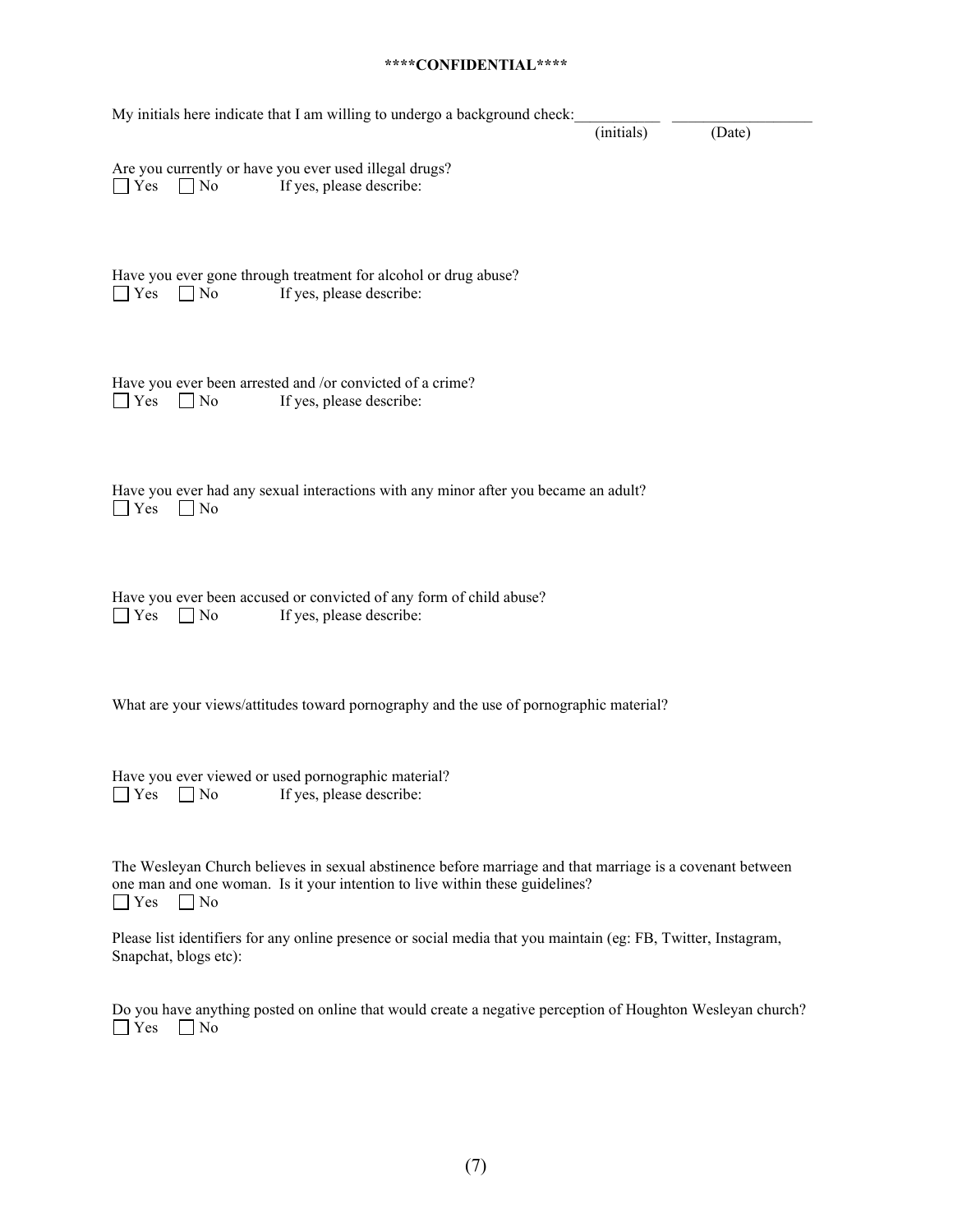Given the very sad statistics on the prevalence of childhood abuse of various kinds, we expect that a good number of our volunteers and staff working with children and youth will have experienced some form and degree of abuse as children, and this breaks our hearts.

If you are a survivor, we hope you have already found many sources of help and support in your healing. Should you want it, we stand ready to add our love and support as well. We hope to be a safe place not only for this current generation of young people, but also for adults who are survivors of childhood abuse. The pastors and others in leadership are always available to meet with you, to listen, to pray with you, and to connect you with a counselor or other services. We pray that you will encounter God's healing love as you worship and serve at Houghton Wesleyan.

You can always reach out in the future – this is not your last opportunity, but we want to give you an easy way to ask for a conversation now if you want one.

 $\prod$ I would like to talk with a pastor or someone in leadership from the church. (If you like, you can specify the pastor/leader that you feel most comfortable with.

I don't have any abuse issues in my past, or I don't require any support at this time.

Regardless of whether the painful experiences you have had in your youth rise to the level of abuse, it is impossible to escape pain living in a fallen world. Working closely with children and youth can be emotionally demanding in a variety of ways, and sometimes it can remind us of the painful experiences of various sorts we have ALL experienced.

It is important to us, as we strive to be channels of God's love into the lives of these young people, that we be attentive to our own needs for healing and growth in the Lord, in love, and in ministry skills. We will learn and grow when we rest in the greatness of God and his resources for good (remembering that we are only a very small part of the picture), when we take adequate time for rest and renewal, when we seek the counsel of our ministry peers and those with more experience and wisdom, and when we benefit from books or other resources.

Will you affirm your intention to nurture your own growth and seek support from others in a variety of ways when you need it?



 $Yes$   $| No$ 

Will you likewise offer your own time, careful listening, insights, and support, when appropriate, to your ministry team members when they seek these from you?